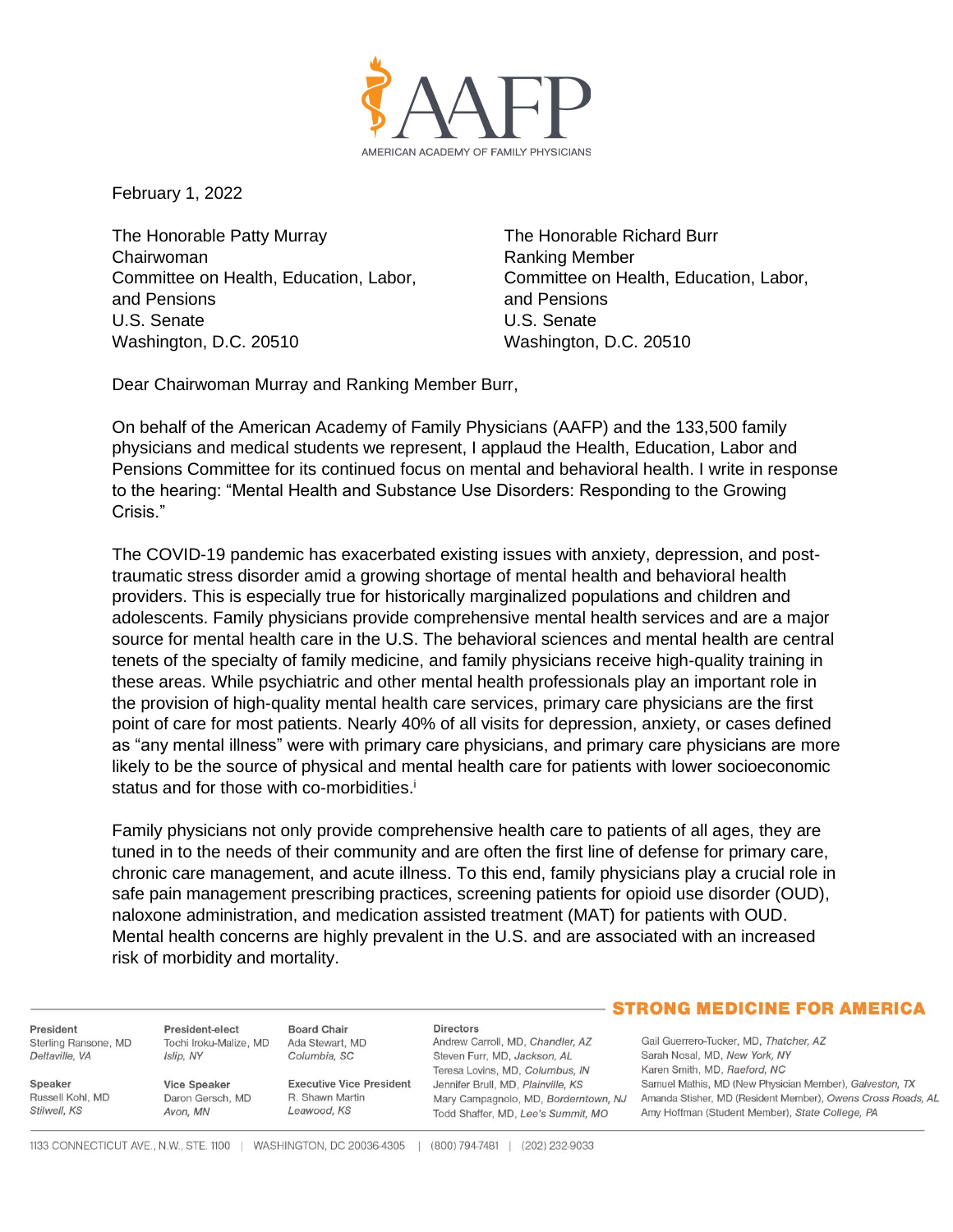Considering the important role family physicians play in the provision of mental health care services, The AAFP urges the Committee to consider the recommendations below to ensure that our nation's primary care workforce can support the mental and behavioral health needs of our patients, families and communities.

# **Support Behavioral Health and Primary Care Integration:**

The Collaborative Care Model, supported by various organizations including the AAFP and the American Psychiatric Association, is a model for the successful integration of primary care and behavioral and mental health.vi At its core, the idea of collaborative care is anchored in teambased approach, often in the context of a medical home, and steered by primary care physicians. It involves behavioral health specialists and consulting mental health professionals delivering evidence-based care that is patient-centered.

Central to its goal, the collaborative care model is team-driven, population focused, measurement guided, and evidence based. These four elements, when combined, can allow for a fifth guiding principal to emerge—accountability and quality improvement. Collaborative care is team-driven, led by a primary care clinician with support from a "care manager" and consultation from a psychiatrist who provides treatment recommendations for patients who are not achieving clinical goals. Other mental health professionals can contribute to the Collaborative Care Model.

**The AAFP urges Congress to support the adoption of the Collaborative Care Model by funding grant programs for primary care practices and encouraging the Centers for Medicare and Medicaid Innovation to develop models for behavioral health integration.**

# **Support Data Collection:**

Accurate data collection is essential to understanding areas most in need of behavioral health resources. The AAFP recommends Congress **direct the Director of the Agency for Healthcare Research and Quality (AHRQ) and the Assistant Secretary for Mental Health and Substance Use create and implement a plan to improve measurement of the extent to which children and adults have access to integrated mental health care in primary care - and the effectiveness of the care provided.**

The AAFP recognizes that integrated behavioral health services exist on a spectrum and can include consistent coordination of referrals and exchange of information, colocation of services in the primary care setting, or full integration of treatment plans shared between primary care and behavioral health clinicians. In order to effectively measure access to integrated behavioral health services or create a futures standard, AHRQ will need to work with stakeholders to outline what level of integration is required. Furthermore, interagency collaboration is essential to ensuring resources are in place to achieve a comprehensive system of care that includes primary care physicians and mental health providers.

**The AAFP also recommends Congress provide resources for HHS to further study behavioral health integration best practices and areas of need, focused on vulnerable and at-risk populations.** Additional research is needed on health inequities, mental and behavioral health outcomes, case management, and best practices for historically marginalized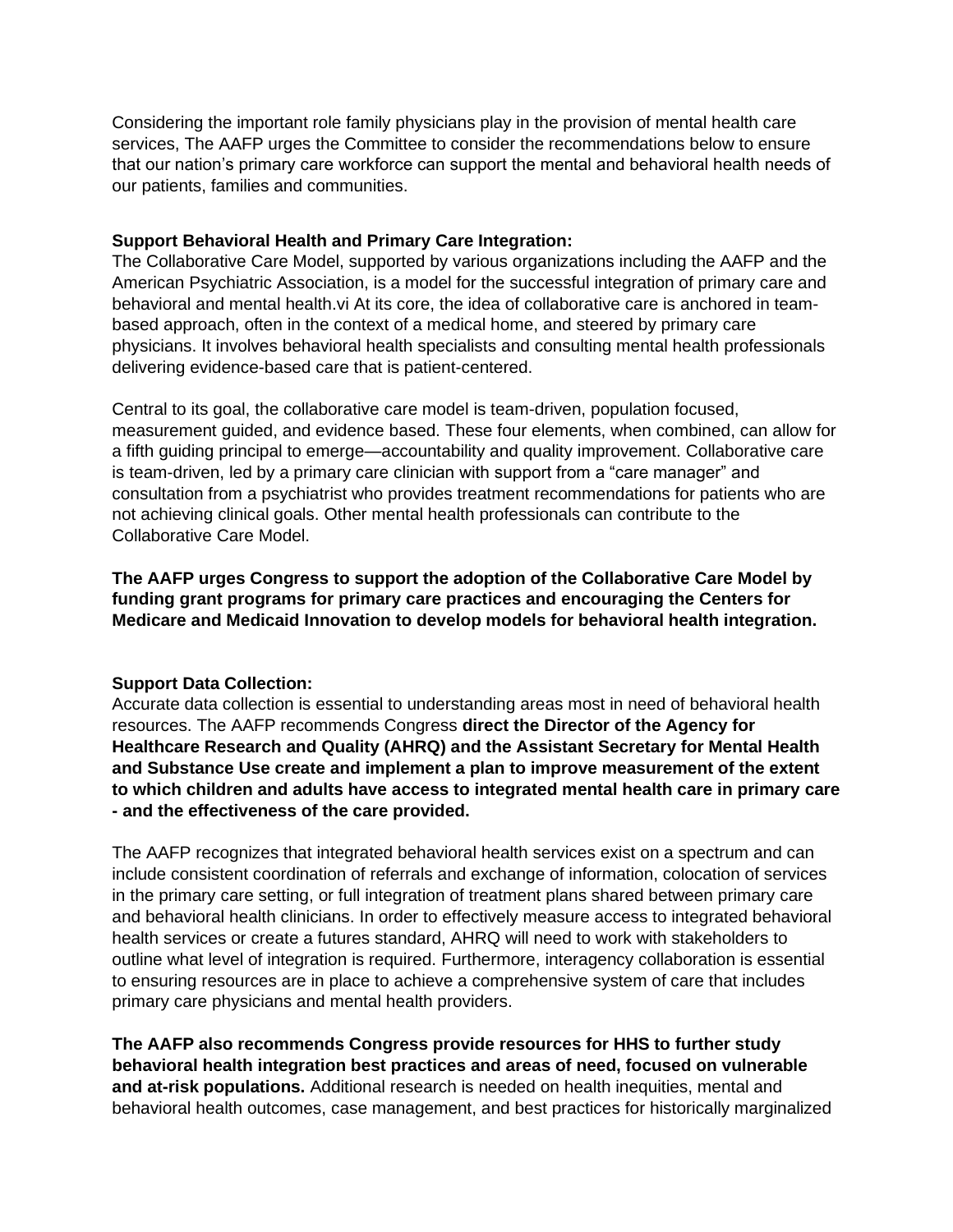or disadvantaged groups like minoritized racial and ethnic communities, LGBTQ patients, patients with intellectual disabilities, and those with limited English proficiency. To eliminate existing disparities, primary care physicians should have the needed resources to effectively care for diverse patient populations, especially when unique or complex mental and behavioral health concerns present during routine wellness exams.

### **Improve Access to Medication-Assisted Treatment (MAT):**

Physicians continue to face barriers to prescribing evidence-based treatment like buprenorphine and other MAT. Clinicians are required to obtain an X-waiver from the Drug Enforcement Administration (DEA) in order to prescribe MAT. To obtain the waiver, physicians must complete 8 hours of training and attest to meeting counseling and other requirements. Previous caps on patient volume for MAT administration have also hindered the expansion and accessibility of MAT. While documentation, counseling, and inspection requirements are important to ensuring practices follow recommended guidelines, they often make it difficult for small or rural practices to provide MAT given geographical and financial challenges.

These burdensome, redundant requirements create barriers to offering MAT in physician practices and have worsened access to this evidence-based treatment.<sup>ii</sup> The administration recently finalized new buprenorphine prescribing guidelines to exempt clinicians from certain training and reporting requirements if they provide buprenorphine to fewer than 30 patients. The AAFP [recognized](https://www.aafp.org/news/media-center/statements/opioid-use-disorder-treatment.html) these new guidelines as a positive step toward improving access to MAT but additional action is needed to ensure patients with SUD can get the care they need. **We urge Congress to pass the Mainstreaming Addiction Treatment Act (S. 445) to eliminate the Xwaiver and improve patients' access to MAT.**

The AAFP is **concerned** that DEA has not promulgated regulations to implement a special registration process for waivered clinicians to prescribe buprenorphine via telehealth, as mandated by the Substance Use-Disorder Prevention that Promotes Opioid Recovery and Treatment for Patients and Communities (SUPPORT) Act. Emerging evidence indicates that telehealth OUD treatment during the COVID-19 pandemic has improved access to MAT and helped patients stay in treatment, particularly for historically underserved populations. To ensure ongoing access to telehealth OUD treatment after the pandemic, we urge Congress to ensure DEA swiftly publishes regulations establishing a special registration process for providing MAT via telehealth.<sup>iii</sup>

### **Increase Mental and Behavioral Health Services for Children & Adolescents:**

More than 14 million children and adolescents in the United States, or 1 in 5, have a diagnosable mental health disorder. Depression negatively impacts growth and development, school performance, and peer or family relationships, and may lead to suicide. According to the CDC, Today, suicide is the second leading cause of death for young people ages 10 to 24 – and the pandemic only threatens to accelerate these alarming trends. The AAFP recognizes the critical role family physicians, and their colleagues play in identifying mental health conditions, ensuring equitable access to mental health care, and reducing the stigma of mental disorders. In October 2021, the AAFP joined forces with the American Academy of Pediatrics, the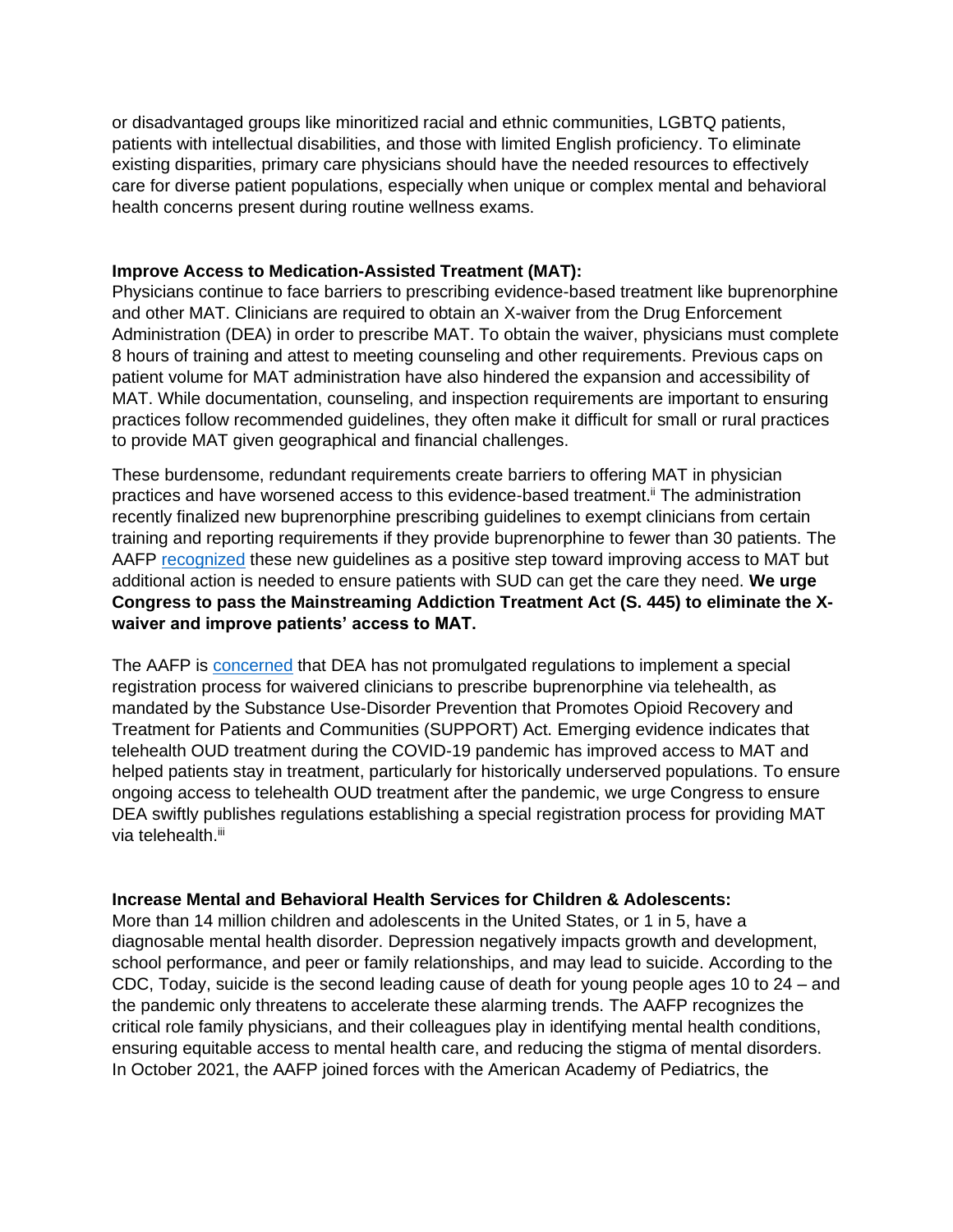American Academy of Child and Adolescent Psychiatry, and the Children's Hospital Association in [declaring](https://www.aafp.org/news/media-center/statements/family-physicians-mental-health-care-children-families.html) children's mental health a national emergency.

Family physicians are critically important to addressing this mental health crisis because nearly 40% of all visits for depression, anxiety, or cases defined as "any mental illness" were with primary care physicians. Primary care physicians are also more likely to be the source of physical and mental health care for patients with lower socioeconomic status and for those with co-morbidities.

The AAFP supports collaborative programs and legislative measures to improve pediatric and adolescent mental health screenings and prevention services – and better serve children with their mental and behavioral health needs.

- **We urge Congress to reauthorize the Pediatric Mental Health Care Access Program** for another five years to help promote behavioral health integration into pediatric primary care and support pediatric mental health care telehealth access programs.
- **We urge Congress to pass the** *Mental Health Services for Students Act* **(S. 1841/H.R. 721)** which would help schools form partnerships with community-based resources, like primary care physicians, to establish on-site mental health services for students and provide training for school personnel on how to recognize, assist and refer students who may need mental health support.
- **We urge Congress to pass the** *Child Suicide Prevention and Lethal Means Safety Act (S.2982).* This legislation would establish a grant program to provide funding for initiatives that offer youth suicide prevention and lethal means safety education, training, and resources to health care professionals. This legislation supports implementation of several safety recommendations contained in AAFP's ["Prevention of Gun Violence"](https://www.aafp.org/about/policies/all/gun-violence.html) position paper.

# **Prioritize Maternal Mental Health Care:**

Maternal postpartum depression is common in the U.S., affecting approximately 1 out of every 7 new mothers each year. Data show that women of color and women within underserved communities experience higher rates of postpartum depression and are at higher risk of maternal mental health conditions.<sup>iv</sup> Family medicine practices have long implemented a practical approach to screen, diagnose, and manage postpartum depression to improve the wellbeing of new mothers and their families. The AAFP urges congress to pass legislation to improve access to maternal mental health treatment and services for underserved communities.

- **We urge Congress to pass the** *Moms Matter Act (S.484),* which would establish grant programs to improve maternal mental health care access and support services – and address the mental and behavioral health needs of underserved communities that are at higher risk for maternal mental health conditions.
- **We urge Congress to pass the** *TRIUMPH for New Moms Act (S. 2779),* which would create a maternal mental health taskforce of federal agencies to establish best practices